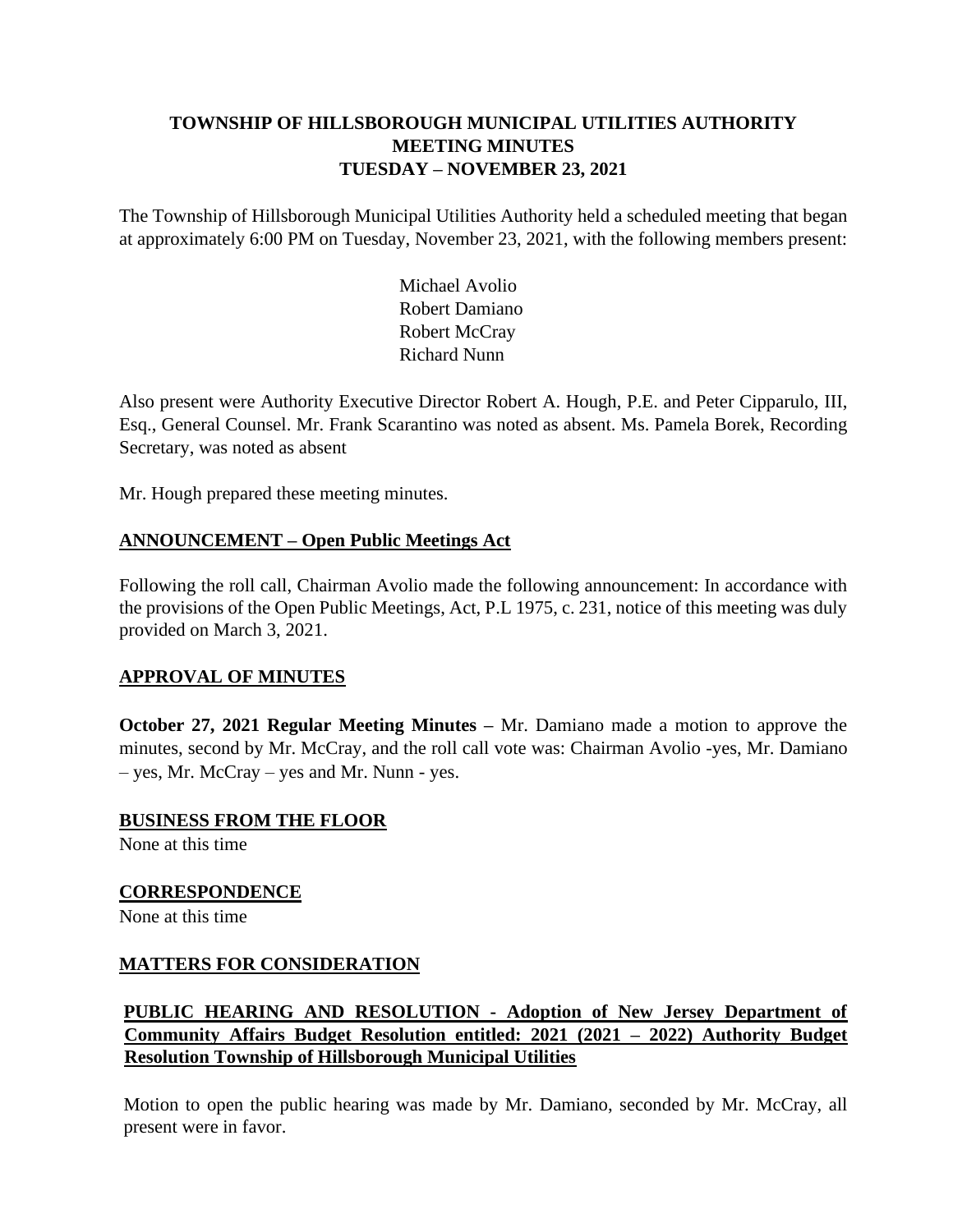There were no comments from the public.

Motion to close public hearing was made by Mr. Damiano, seconded by Mr. Nunn, all present were in favor.

# **2021 (2021-2022) ADOPTED BUDGET RESOLUTION**

This resolution is for Adoption of the Budget Only Don't use for introduction of the Budget

Note Fill in the name of Each Commissioner and indicate their recorded Vote

## **Township of Hillsborough Municipal Utilities** (Name) **AUTHORITY**

## **FISCAL YEAR: FROM: DEC 1, 2021 TO: NOV 30, 2022**

WHEREAS, the Annual Budget and Capital Budget/Program for the **Township of Hillsborough Municipal Utilities** Authority for the fiscal year beginning **DECEMBER 1, 2021** and ending, **NOVEMBER 30, 2022** has been presented for adoption before the governing body of the **Township of Hillsborough Municipal Utilities** \_Authority at its open public meeting of **NOVEMBER 23, 2021**; and

WHEREAS, the Annual Budget and Capital Budget as presented for adoption reflects each item of revenue and appropriation in the same amount and title as set forth in the introduced and approved budget, including all amendments thereto, if any, which have been approved by the Director of the Division of Local Government Services; and

WHEREAS, the Annual Budget as presented for adoption reflects Total Revenues of \$ **6,723,500**, Total Appropriations, including any Accumulated Deficit, if any, of \$\_**6,781,000** and Total Unrestricted Net Position utilized of \$\_**57,500**\_; and

WHEREAS, the Capital Budget as presented for adoption reflects Total Capital Appropriations of \$**7,969,000** and Total Unrestricted Net Position planned to be utilized of \$**3,219,000**; and

NOW, THEREFORE BE IT RESOLVED, by the governing body of **Township of Hillsborough Municipal Utilities** Authority, at an open public meeting held on **NOVEMBER 23, 2021**\_ that the Annual Budget and Capital Budget/Program of the **Township of Hillsborough Municipal Utilities** Authority for the fiscal year beginning, **DECEMBER 1, 2021** and, ending, **NOVEMBER 30, 2022** is hereby adopted and shall constitute appropriations for the purposes stated; and

BE IT FURTHER RESOLVED, that the Annual Budget and Capital Budget/Program as presented for adoption reflects each item of revenue and appropriation in the same amount and title as set forth in the introduced and approved budget, including all amendments thereto, if any, which have been approved by the Director of the Division of Local Government Services.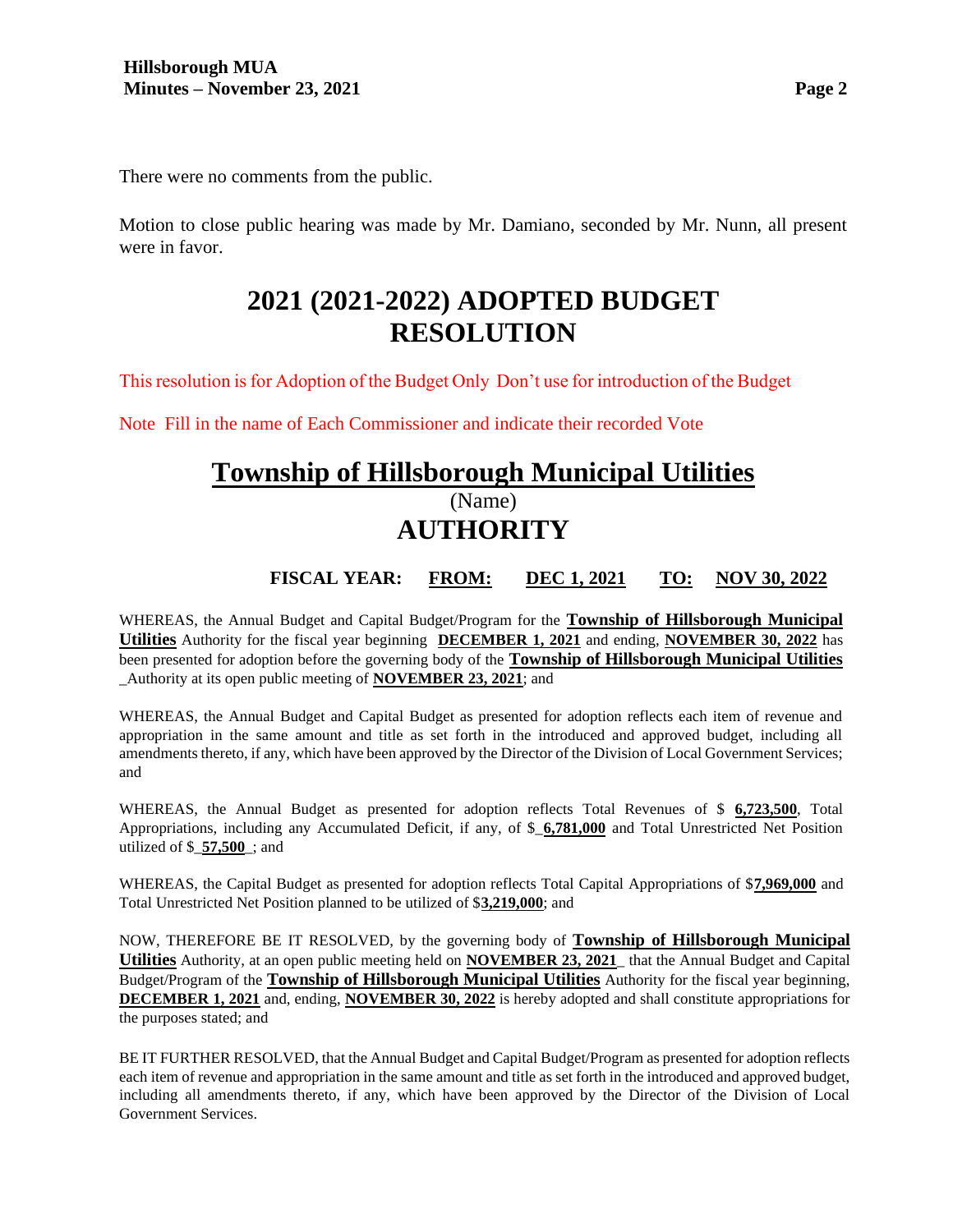Motion to adopt the aforementioned resolution was made by Mr. Nunn, second by Mr. McCray and the roll call vote was: Chairman Avolio -yes, Mr. Damiano – yes, Mr. McCray – yes and Mr. Nunn -yes.

#### **RESOLUTION #21-1123-1 – Resolution Approving the Hiring of Frank Arcidiacono as a Full-Time Employee from 90-day Probation Period**

**WHEREAS,** The Township of Hillsborough Municipal Utilities Authority (TTHMUA) hired Mr. Frank Arcidiacono for the position of Entry Level – Maintenance effective August 23, 2021 with a starting hourly rate of \$18.00 per hour and a 90-day probationary period; and

**WHEREAS,** Mr. Dan Reiter, Supervisor - Maintenance, has advised that Mr. Arcidiacono will successfully complete his probationary period and recommends removing Mr. Arcidiacono from his 90-day probationary period effective November 22, 2021 and adjusting Mr. Arcidiacono's salary to \$18.75 per hour (yearly salary of \$39,000.00).

**NOW, THEREFORE, BE IT RESOLVED,** based on the recommendation of the staff, TTHMUA hereby acknowledges that Mr. Frank Arcidiacono will successfully complete his 90 day probationary period for the position of Entry Level – Maintenance and as a result will be offered permanent employment effective November 22, 2021.

Motion by Mr. Damiano, second by Mr. Nunn and the roll call vote was: Chairman Avolio -yes, Mr. Damiano – yes, Mr. McCray – yes and Mr. Nunn -yes.

#### **DISCUSSION**

#### **Remnants of Hurricane Ida – TTHMUA Impacts / Status**

- **Sunnymeade Pump Station**
- **Other Pump Stations and Facilities**

Mr. Hough reported that staff met with FEMA on November 5, 2021. Staff continues to prepare documentation with FEMA and based thus far it is appearing to be favorable for reimbursement. The cost of storm related damage is estimated at approximately \$500,000.00.

Mr. Hough further reported that FEMA does have a program to possibly fund raising the height of the proposed new Sunnymeade Pump Station and staff continue to discuss with FEMA.

#### **Proposed Operating and Capital Budgets – Fiscal Year Ending November 30, 2022**

The public hearing was held, there was no public comment, and the Resolution was adopted in Matters of Consideration.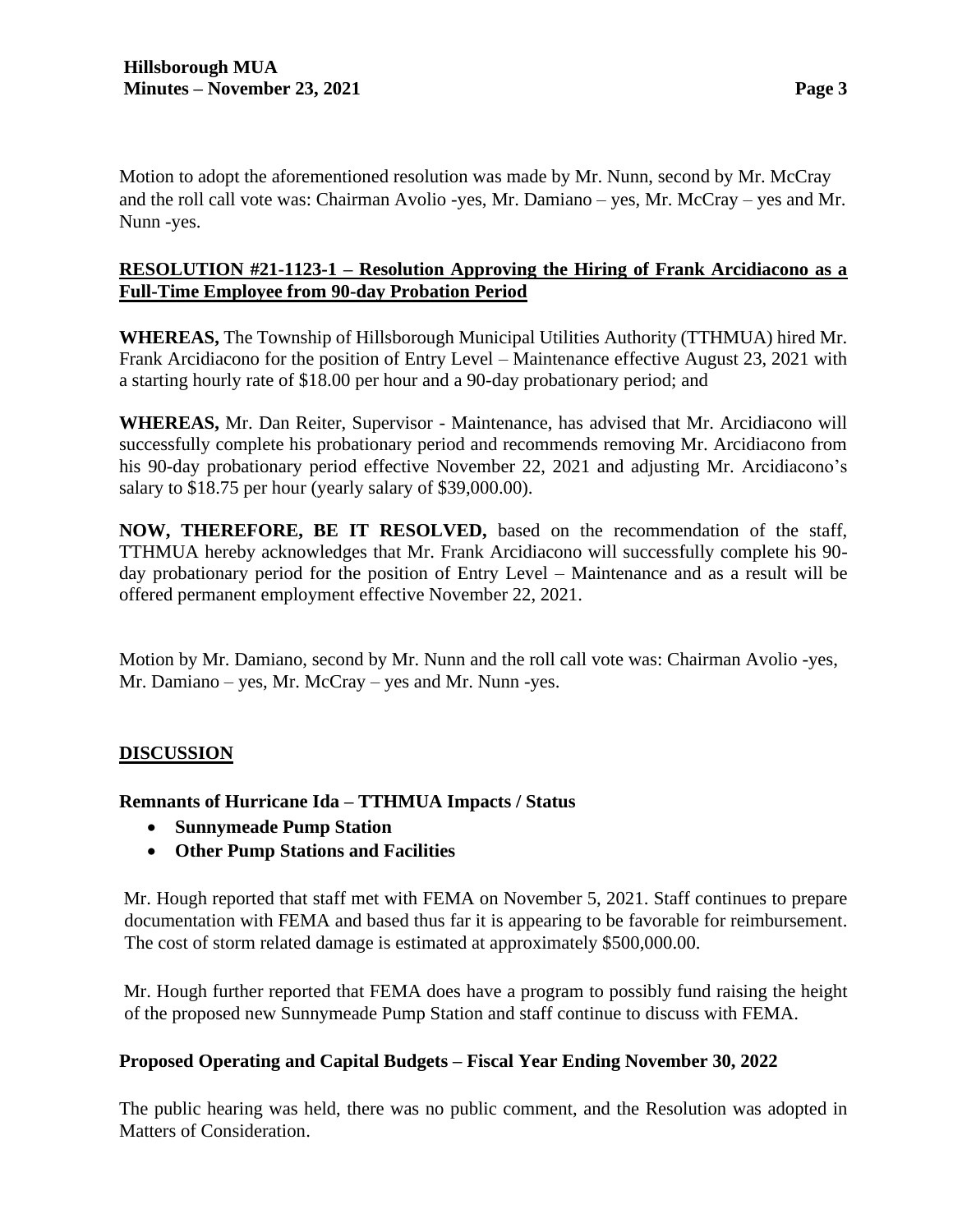#### **Sunnymeade Pump Station and Force Main Project**

- **Design / Easement Update**
- **Copart Update**
- **Green Acres Update - Status of Tree planting in the park**
- **Norfolk Southern Railway Company Agreement**
- **Santos Property - Issues with proposed realignment**
- **Flow Meter Installation – Pump Station Design Flows**
- **NJDEP Water Bank Financing Program**

In addition to the information provided in Mr. Hough's monthly report, he reported that Flow Assessments was being hired via Van Note – Harvey Associates to install flow meters upstream and downstream of the Sunnymeade Pump Station. Installation is scheduled for November 29, 2021. The intention is to leave the meters in the system for 2 months. The cost is approximately \$15,000.00.

Mr. Hough reported that he had spoken with John Napolitano, Esq. concerning the Santos property and that Mr. Napolitano would be providing assistance with respect to this easement issue.

Finally, Mr. Hough reported that a contract had been executed with Richard Grubb Associates to assist TTHMUA with the Cultural Resource Study required as part of the NJ I-Bank Financing Program. This work will be done in early to mid- December and will cost approximately \$14,000.00.

## **Blackwell's Mills Pump Station Replacement**

The Treatment Works Approval (TWA) Application for this project has been deemed administratively complete by NJDEP and is under review.

## **Rehabilitation of Route 206 Gravity Sanitary Sewer Laterals**

The project was previously awarded to Crest Construction Group LLC. Crest is in the process of preparing the appropriate contract materials. A project schedule is also pending.

## **Mulford Lane Pump Station Replacement**

A project "Kick-off" meeting was held for this project on November 17, 2021. H2M Associates has begun their work and were on-site on November 21,2021 conducting appropriate utility mark outs and field survey work. All surrounding residents were notified in writing.

## **2021 Summary Will Serve Letters & Sewer Connection Letters**

No projects at this time.